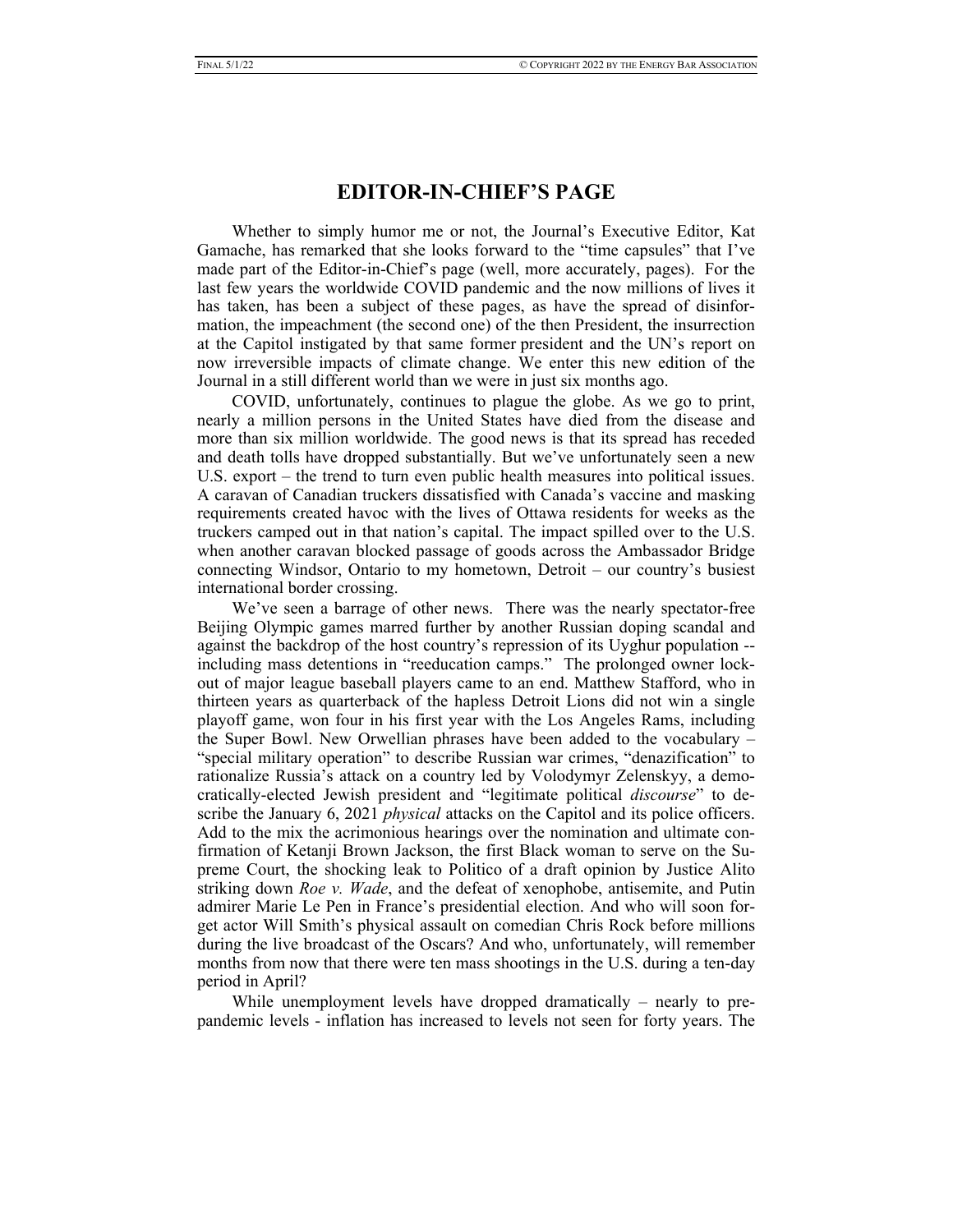increase has been significant enough that even persons who were unemployed a year ago can ironically still feel worse off because, though now employed, their rising wages have not kept up with faster rising prices.

Fighting a subpoena by the House of Representatives' Jan.  $6<sup>th</sup>$  committee, John Eastman sought to withhold communications with former President Trump as shielded by attorney client and work product privileges. But after an *in camera* review of the disputed documents, federal district court Judge Daniel Carter not only rejected the claim, but found that the claimed "work product" was in fact unprotected action in furtherance of a crime. It was "more likely than not," he found, both that Trump and Eastman "dishonestly conspired" to obstruct the January 6 joint session of Congress and that they had unlawfully attempted to obstruct an official proceeding.<sup>1</sup> In a separate proceeding a New York state trial judge found Trump in contempt of court for failing to turn over documents to the state's Attorney General in connection with her civil fraud investigation into the business practices of the former president and his company.

And of course, there is the Russian invasion of Ukraine. It has been horrific to watch the news as Russian artillery, bombs and missiles indiscriminately – no, intentionally killed thousands of civilians, destroyed homes, businesses and infrastructure – including hospitals and schools - and created nearly five million refugees. The world (and our own Congress) has remained largely united against the invasion. But one notable exception to this unity was the nauseating spectacle of a former President of the United States -- already previously impeached (the first time) for holding military aid to Ukraine hostage to his demands that Ukraine investigate his political rival -- joined by his former Secretary of State, actually praise Russia's President Putin – a war criminal - for his "savvy" and "genius" military strategy.

Putin's savage war – carried out, not by soldiers, but by a combination of bewildered and untrained conscripts expecting to be welcomed and Russian butchers in uniform who have murdered unarmed civilians in their homes and on the streets and left their corpses to rot, has pushed other major human tragedies occurring around the world off the front pages, in some cases out of the news almost entirely. For example: what the State Department has designated as the Myanmar military's genocide and crimes against humanity against the Rohingya and the Taliban's resubjugation of the women of Afghanistan.

Russia's unprovoked war on Ukraine has also brought new attention both to the vulnerability of nuclear power plants to military attacks and to the vulnerability of Europe, particularly Germany, to cut offs of oil and gas supplies from Russia. While Germany ultimately delayed indefinitely the Nordstream II natural gas pipeline that would have brought new supplies of Russian natural gas to that country and other European nations, Eurostat reports that 30% of the European Union's current oil imports and 39% of its natural gas imports come from Russia. Because of this heavy reliance on Russian imports, months after Russia's invasion of Ukraine and the imposition of severe international sanctions, Russia continues to supply oil and natural gas to Europe. As proof of the adage that even a broken clock is right twice a day (think Space Force, maybe?), the former President warned of this problem several years ago.

Referring to a "rapidly closing window," the February 2022 report of the UN's Intergovernmental Panel on Climate Change issued an even starker warning about the urgency of taking measures to reduce the world's dependence on

<sup>1</sup>*. Eastman v. Thompson, et al*., Case No. 8:22-cv-00099-DOC-DFM, Order Re Privilege of Docs., slip op. at 39-40 (C.D. Cal. filed Mar. 28, 2022).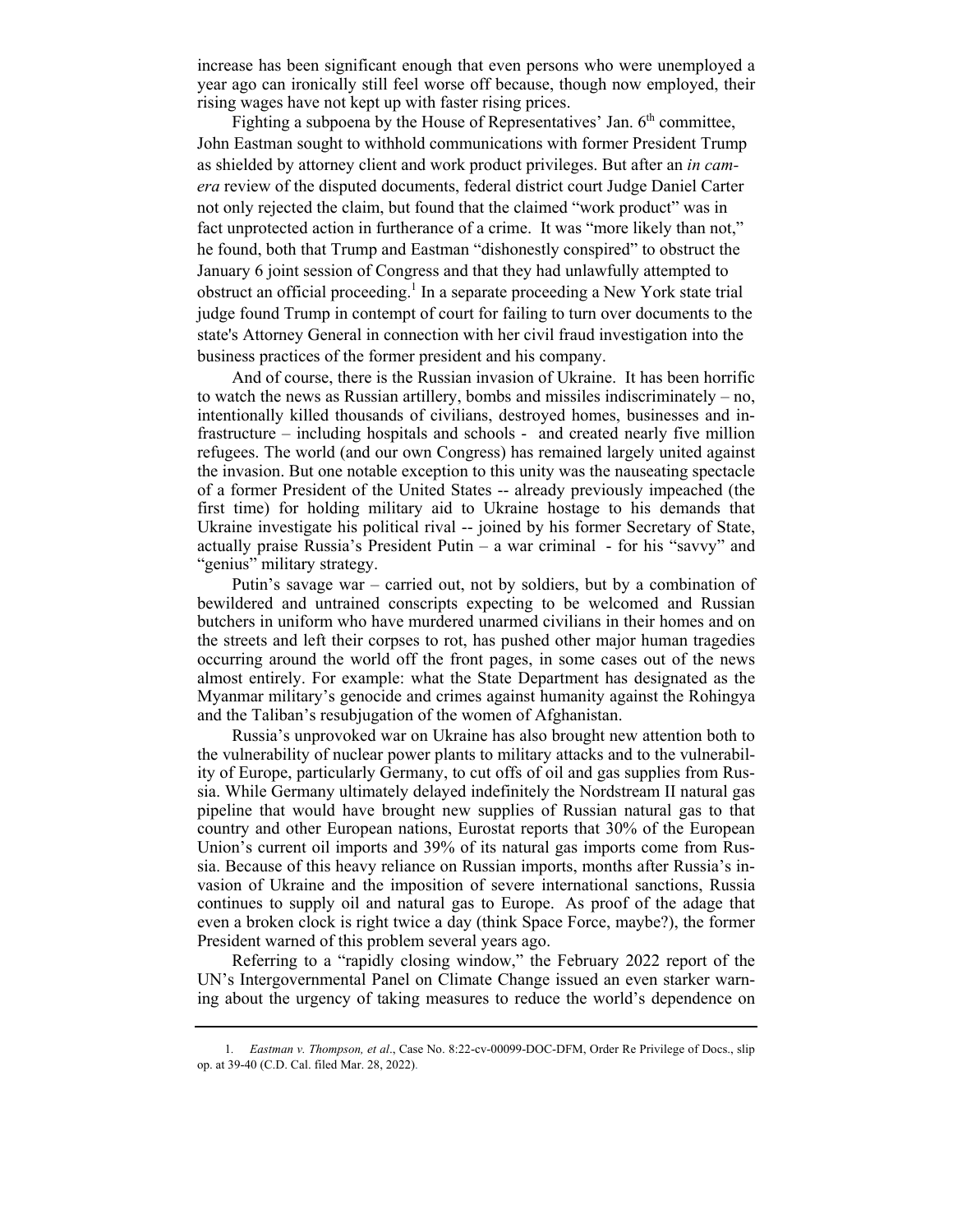fossil fuels than its already dire August, 2021 report. And in early March, a study published in the Journal Nature Climate Change, found that more than half of the globe's biggest carbon sink, the Amazon rainforest, could become savannah in a couple of decades, further accelerating climate change.<sup>2</sup> Climate change and unchecked authoritarianism both represent existential threats – the first to humanity itself and the second to democracy. The lessons of these reports and the reality of today's geopolitical climate will pose difficult questions for energy policymakers and regulators who may be asked to weigh these geopolitical considerations against concerns about climate impacts.

CNN analyst Fareed Zakaria, for example, has urged that the US ramp up its production and export of oil and gas and for other oil producing nations to do likewise, reasoning in response to climate concerns that Russian fossil fuels would have been consumed anyway, while US production would have come with fewer methane leaks. This would require regulators, for example, to consider expanding authorizations to export liquefied natural gas. The International Energy Agency instead suggests that accelerating the deployment of heat pumps would save "2 bcm of gas use in the first year, requiring an additional investment of EUR 15 billion."3 Environmentalist Bill McKibben has suggested that President Biden could invoke the Defense Production Act to order the manufacture of heat pumps for delivery to Europe in advance of the next winter heating season, saving enough fuel to nearly eliminate the need for Russian natural gas.<sup> $4$ </sup> Energy continues to play an integral role in world politics.

Last, as a reminder of the importance of editorial independence for scholarly journals like this one, we've also seen a rising level of intolerance with a resurgence of book banning and censorship in public schools. *Inherit the Wind*, the classic 1960 film, dramatized the real life case of a Tennessee science teacher accused of the crime of teaching evolution – the Scopes "Monkey Trial." The film, like the play on which it was based, was written by a screenwriter who had been blacklisted during the McCarthy era and was itself a thinly disguised response to the chilling impact the McCarthy investigations had on free speech. But the court case on which it was based was itself a lesson on the dangers of censorship of ideas.

Nearly a hundred years after the Scopes trial, we see history repeating itself in Tennessee. Last January the McMinn County School Board voted to remove a fifty-year old Pulitzer Prize-winning graphic novel about the Holocaust from its eighth grade curriculum. Their grounds? They objected that the book, which depicted persecuted Jews as mice and Nazis as cats, included a picture of a partially nude cat. As the New York Times story about the dispute recounted, the book's author, Art Spiegleman, "compared the board to Vladimir V. Putin of Russia" and suggested that McMinn officials would rather "teach a nicer Holocaust."5 Despite the public outcry – and the book's rise to the top of best-seller lists - Tennessee's governor used the incident to propose a law requiring a statewide

 <sup>2.</sup> Sarah Kaplan, *Amazon rainforest is nearing 'tipping point, scientists say,'* WASH. POST, Mar. 8, 2022, at A3.

 <sup>3.</sup> IEA, *A 10-Point Plan to Reduce European Union's Reliance on Russian Natural Gas* Section 7, IEA (Mar. 2022), https://www.iea.org/reports/a-10-point-plan-to-reduce-the-european-unions-reliance-on-russian-na tural-gas.

 <sup>4.</sup> Michelle Lewis, *How US-made heat pumps could help weaken Russian power over Europe*, ELECTREK (Feb. 28, 2022), https://electrek.co/2022/02/28/how-us-made-heat-pumps-could-help-weaken-russia n-power-over-europe/.

 <sup>5.</sup> Sophie Kasakove, *The Fight Over 'Maus' Is Part of a Bigger Cultural Battle in Tennessee*, N.Y. TIMES (Mar. 4, 2022), https://www.nytimes.com/2022/03/04/us/maus-banned-books-tennessee.html.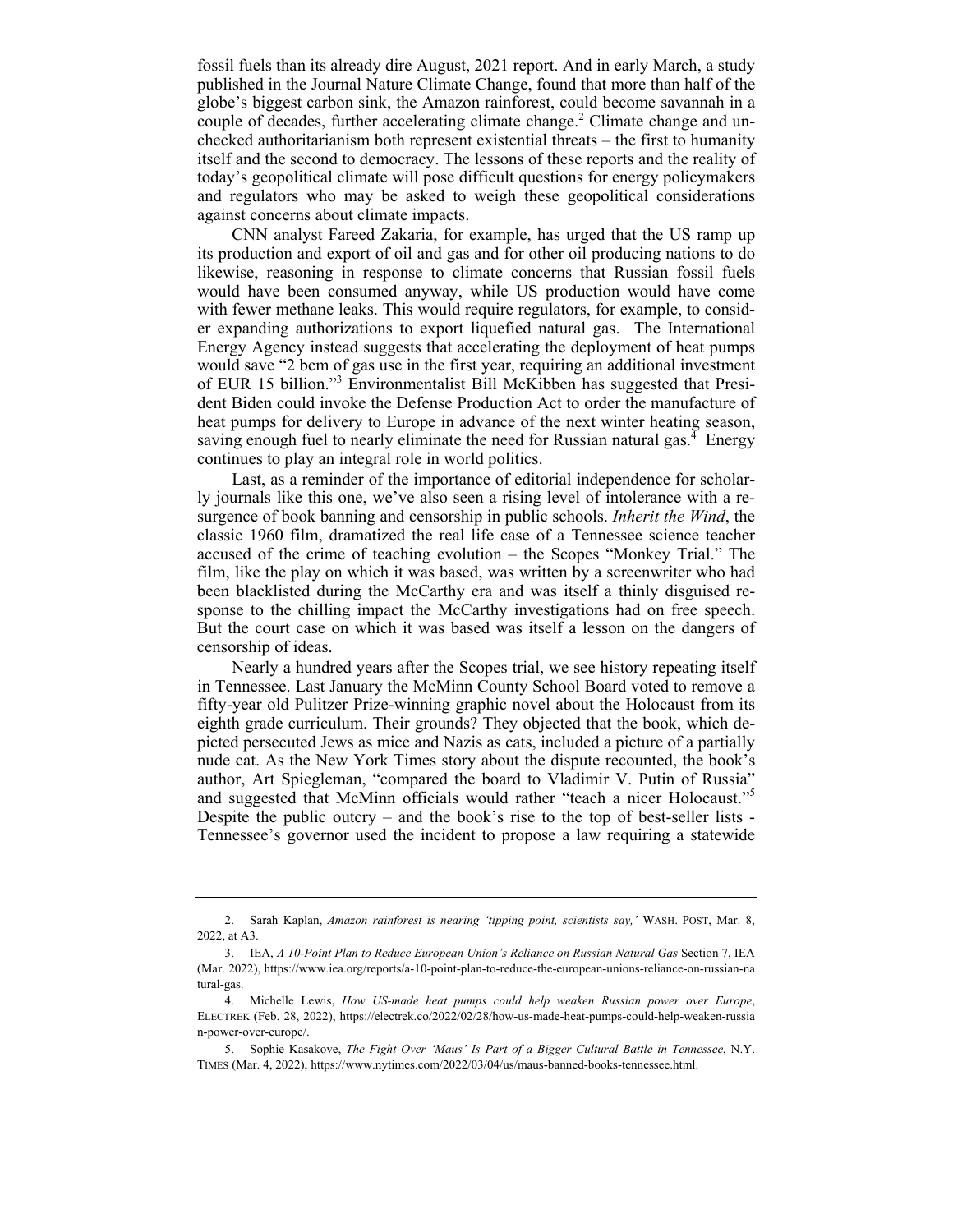review of the content of school libraries in order to root out and remove "age inappropriate" content from their shelves.<sup>6</sup>

And in Virginia, on his first day in office, the new governor issued an executive order banning the teaching of "inherently divisive concepts" in public schools and creating a tip line where parents and others could anonymously report teachers whose class lessons were making students feel uncomfortable. Apparently, as Virginia's Department of Education now interprets that order, it includes the banning of existing programs teaching such "divisive" concepts as "teaching 911," "diversity," "equity" and "inclusion."<sup>7</sup> Other states, including Georgia, New Hampshire, South Dakota, Tennessee and Florida have unfortunately followed suit with similar bans or proposed bans on public school instruction that might make a student feel, for example, "discomfort, guilt anguish, or any other form of psychological distress because of his or her race."<sup>8</sup>

But who is instructing students to feel discomfort *because* of their race? German school children have been instructed for several generations about the country's Nazi past and Nazi claims of Aryan racial superiority to support the extermination of Jews, gays and the Romanies. This no doubt has caused discomfort among the students, many of whose grandparents may have been silent bystanders to Nazi atrocities or worse-- collaborators or perpetrators. Their discomfort, however, was not because of their race, but because of the actions of their forbears. Few would argue that this education has not been for the good.

It is historical fact that in its 1857 *Dred Scott v. Stanford* decision the Supreme Court ruled that the U.S. Constitution was not meant to include American  $\tilde{c}$  itizenship for any person of African descent,<sup>9</sup> that slavery was enshrined in our original Constitution, and that the Page Act of 1875 placed restrictions on immigration from East Asia and included language referring to the "lewd and immoral" behavior of East Asian women, and the threat they posed to white men and white boys.<sup>10</sup> Teaching these facts might not technically violate some of these new laws, but the classroom discussions they are likely to prompt is what worries teachers. The evidence is accumulating that these laws are promoting teacher self-censorship.<sup>11</sup>

- 8. See, e.g., Georgia House Bill 1084.
- 9*.* 60 U.S. 393 (1856).
- 10*.* Section 141, 18 Stat. 477, 3 Mar. 1875.

 11. Laura Meckler and Hannah Natanson, *New critical race theory laws have teachers scared, confused and self-censoring*, WASH. POST (Feb. 14, 2022), https://www.washingtonpost.com/education/2022/02/14/cri tical-race-theory-teachers-fear-laws/. And censorship has not been limited to silencing teachers. "[O]fficial reprisal for protected speech 'offends the Constitution [because] it threatens to inhibit exercise of the protected right.'" *Hartman v. Moore*, 547 U.S. 250, 256 (2006) (quoting *Crawford-El v. Britton*, 523 U.S. 574, 588 (1998)) Yet, in nakedly and shockingly overt retaliation for the Disney Corporation's opposition to Florida's "don't say gay" law, the Florida legislature passed a law, signed with great fanfare by the governor, removing the municipal utility status of Reedy Creek Improvement District formed more than a half century ago to provide utility services to the expansive Disneyworld properties. That retaliation was the entire motive for the state's actions could not have been clearer. "Disney and other woke corporations won't get away with peddling their unchecked pressure campaigns any longer," explained Florida's governor as the reason for the legislation. Ian Millhiser, Ron DeSantis's attack on Disney obviously violates the First Amendment, VOX (Apr. 23, 2022), https://www.vox.com/23036427/ron-desantis-disney-first-amendment-constitution-supreme-court. State representative Randy Fine, the sponsor of the bill, was equally candid about the retaliatory nature of the legislation. "Disney," he explained, "is learning that they're a guest in this state. We have given them special privileges for 55 years and it's time for them to remember that we are not interested in their "California values." https://msmy.facebook.com/newsmax/photos/a.10151127234237377/10159063930367377/?type=3

<sup>6</sup>*. Tennessee Governor, GOP Push More Scrutiny of School Libraries*, ASSOCIATED PRESS (Feb. 9, 2022), https://news.wttw.com/2022/02/09/tennessee-governor-gop-push-more-scrutiny-school-libraries.

 <sup>7.</sup> Hannah Natanson & Karina Elwood, *Virginia Education Department rescinds diversity, equity programs in response to Youngkin's order*, WASH. POST (Feb. 25, 2022), https://www.washingtonpost.com/educati on/2022/02/25/maryland-youngkin-education-diversity/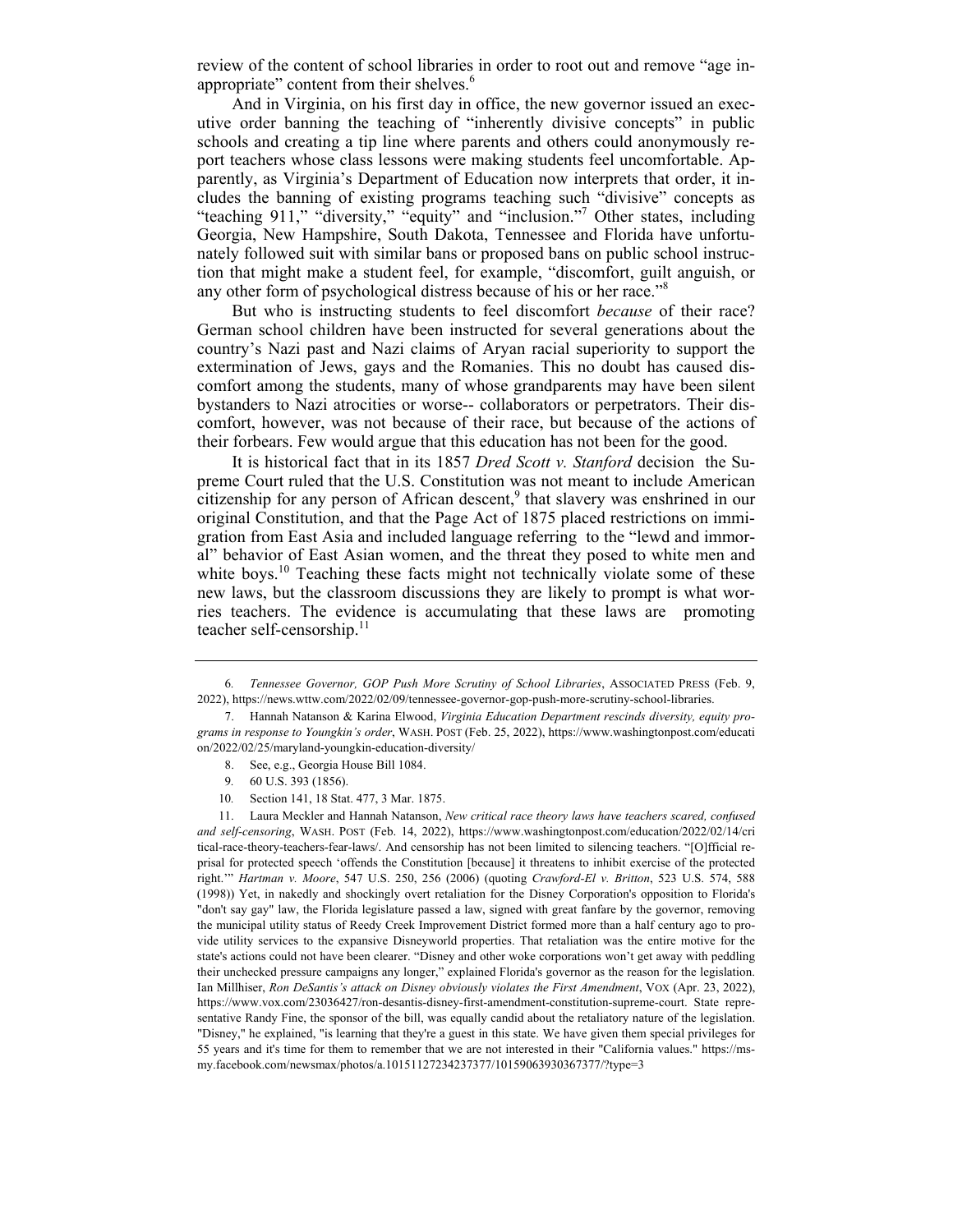Actual and threatened book bans are having a similar effect. In April, Florida's Department of Education rejected 41 percent of *math* text books submitted for approval as instructional materials for what it said were references to critical race theory, or CRT. "School book bans are soaring," writes Hannah Natanson of the Washington Post. As she reports, "the American Library Association's Office for Intellectual Freedom counted 330 incidents of book censorship in just the three months from September to November, 2021." That, she adds, was the highest rate of censorship since the Association began tracking it more than thirty years ago.12 But the bigger impact of this trend is its chilling effect. Natanson reports that school libraries around the country, anticipating possible challenges are engaging in self-censorship and removing books from the shelves.<sup>13</sup>

Thankfully, the editors of this Journal have enjoyed broad editorial independence, a bedrock for the credibility of a scholarly journal. To be sure we have faced reader criticism from time to time about articles we have published. The Journal's readership is comprised of people with different experiences, interests, and perspectives and we know there will be disagreement and (hopefully professional) debate. The Journal promotes scholarship, not censorship.

But do not mistake the Journal's editorial independence for freedom from responsibility. The ELJ is also among the heaviest-vetted law journals in the country and is one of the very few peer-reviewed law journals. We have lost a number of articles over the years because of the rigor of our peer review process, authors finding it simpler to submit their manuscripts to student-run publications. It is easy to see why.

An author's manuscript must pass an initial review by the editor in chief and the executive editor. The article is then reviewed by one and sometimes two or more peer review editors. It is only then sent to the student editors, who proof read, cite check, run plagiarism software and format the article for publication. We do not control the conclusions of our authors, but where there are opposing viewpoints we ask the authors to acknowledge and tackle them fairly. If a reader takes issues with an author's conclusions, we have entertained - and published counterpoints to the articles. Past editions of the Journal include several examples of responsive articles.

The British Medical Journal (BMJ) has a relationship to its affiliate organization much like the relationship between the ELJ and the EBA and between the ELJ and its Editor-in-Chief. BMJ is editorially independent from its trade-union owner, the British Medical Association. Over fifteen years ago, in words that ring just as true today, it explained the importance of that independence to the credibility of a scholarly journal:

Editors-in-chief and the owners of their journals both want the journals to succeed, but they have different roles. The primary responsibilities of the editors-in-chief are to inform and educate readers, with attention to the accuracy and importance of journal articles, and to protect and strengthen the integrity and quality of the journal and its processes. Owners are ultimately responsible for all aspects of publishing the journal, including its staff, budget, and business policies. The relationship between owners and editors-in-chief should be based on mutual respect and trust, and recognition of each other's authority and responsibilities, because conflicts can damage the intellectual integrity and reputation of the journal and its financial success.<sup>14</sup>

 <sup>12.</sup> Hannah Natanson, *Schools try to quietly shelf book disputes*, WASH. POST, MAR. 23, 2022, at A1, A7.

 <sup>13.</sup> *Id.*

 <sup>14.</sup> Mary E. Northrdige, et al., *Editorial independence at the journal,* 95 AM. J. PUB. HEALTH 377, 377- 99 (2005) (quoting World Association of Medical Editors, WAME Policy Statements), *available at* https://www.ncbi.nlm.nih.gov/pmc/articles/PMC1449185/.